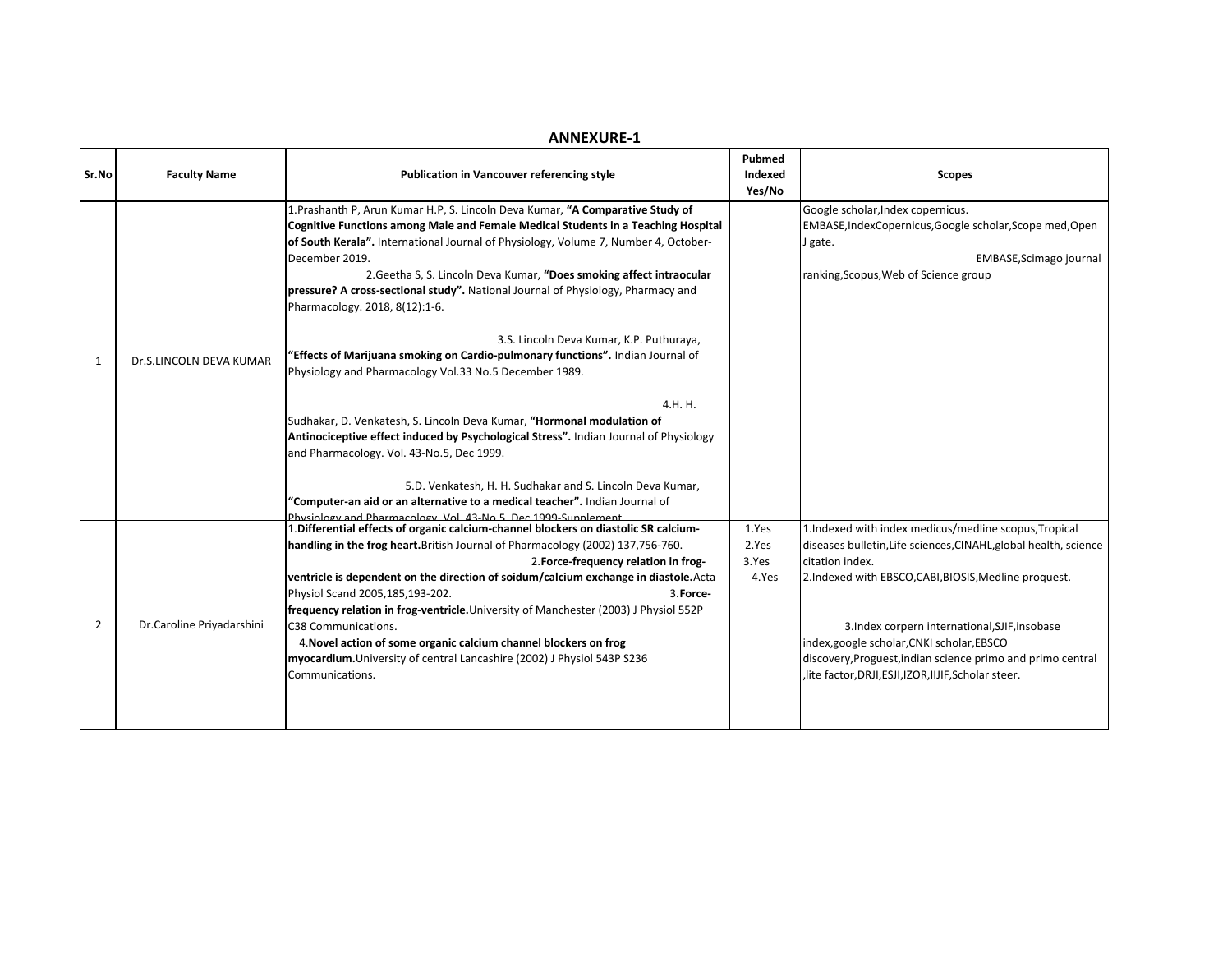|   |                 | 1.A Comparative Study and PostrandialDyslipidamia in Type 2 Diabetes Mellitus.            |                                                                        | 1. Medpulse International Journal of Biochemistry                                                                              |                                                             |  |
|---|-----------------|-------------------------------------------------------------------------------------------|------------------------------------------------------------------------|--------------------------------------------------------------------------------------------------------------------------------|-------------------------------------------------------------|--|
|   | Dr.Smita V Wali | International Journal of Clinical Biochemistry and Research 2016;3(2):177-180.            |                                                                        | (MIJOBIO) indexed in - Index copernicus                                                                                        |                                                             |  |
|   |                 | 2.A comparative study of serum electrolytes & lipid levels in ischaemic and               |                                                                        |                                                                                                                                | 2. Medpulse International                                   |  |
|   |                 | haemorrhagic stroke, et al.; Int J Res Med Sci; 2016 Nov(4)11:4828 - 4842.                |                                                                        | Journal of Biochemistry                                                                                                        | (MIJOBIO)                                                   |  |
|   |                 | 3. Association between high sensitive reactive protein and lipid profile in               |                                                                        | indexed in - Index copernicus<br>3. IOSR Journal of Biotechnology and<br>Biochemistry (IOSR-JBB) indexed in Google Scholar, J- |                                                             |  |
|   |                 | coronary artery disease with type 2 diabetes mellitus, IJCBR 2016;3(4):472-476.           |                                                                        |                                                                                                                                |                                                             |  |
|   |                 | 4. Correction of liver enzymes to radiological grading in NAFLD cases of                  |                                                                        |                                                                                                                                |                                                             |  |
|   |                 | Type II DM.IOSR: Journal of Biotechnology and Biochemistry(IOSR - JBB), ISSN 2455 -       | gate, EBSCO<br>4., National Science Library, indexed in J- gate, ROAD, |                                                                                                                                |                                                             |  |
|   |                 | 264X , Volume 5, Issue 1 (Jan - Feb, 2019), PP 45 -49.                                    |                                                                        |                                                                                                                                |                                                             |  |
|   |                 |                                                                                           |                                                                        | CrossRef, Microsoft Academic, Indian Citation Index                                                                            |                                                             |  |
|   |                 | 5. Preferences and expectations of undergraduate students                                 |                                                                        | (ICI). Index Copernicus, Google Scholar, Indian Science                                                                        |                                                             |  |
|   |                 | regarding teaching learning methods in medical Physiology Indian Journal of clinical      |                                                                        |                                                                                                                                |                                                             |  |
|   |                 | Anatomy and Physiology. October-December 2019 Volume 6 Issue 4:387-390.                   |                                                                        | 5. Indian journal of clinical Anatomy and Physiology                                                                           |                                                             |  |
| 3 |                 | 6. Intraocular pressure variation in diabetic and non-                                    | <b>NO</b>                                                              |                                                                                                                                | indexed in J- gate, ROAD, index copernicus, Google scholar, |  |
|   |                 | diabetic individuals. Journal of evolution of medical and dental sciences 2015; vol.      |                                                                        | indian science asbtracts, CrossRef, Microsoft Academic,                                                                        |                                                             |  |
|   |                 | 4, Issue 28, April 06; 489-4833.                                                          |                                                                        | Indian Citation Index (ICI).                                                                                                   |                                                             |  |
|   |                 | 7. Gender comparison of cardiac autonomic functions as measured                           |                                                                        |                                                                                                                                | 6. International Journal Dental and                         |  |
|   |                 | by heart rate variability in a tertiary care hospital. Indian Journal of Clinical Anatomy |                                                                        | Medical Sciences Research (IJDMSR). indexed in indian                                                                          |                                                             |  |
|   |                 | and Physiology, Oct-Dec 2016; 3(4); 498-502.                                              |                                                                        | citation index.                                                                                                                |                                                             |  |
|   |                 | 8. Oxytocin induced neonatal hyperbilirubinemia. Journal of Evidence Based Med &          |                                                                        | 7.Indian Journal of Medical Biochemistry (IJMB)indexed in                                                                      |                                                             |  |
|   |                 | Health care, pISSN-2349-2562, eISSN-2349-2570/Vol 2/Issue 21/May 25, 2015-3098.           |                                                                        | Index copernicus, Google scholar, EBSCO, J- gate. Index                                                                        |                                                             |  |
|   |                 | 9.A                                                                                       |                                                                        | Copernicus Google scholar, J-gate, Road, cross national                                                                        |                                                             |  |
|   |                 | Comparative study of biochemical parameters in mild and severe cases of COVID-19;         |                                                                        | science library.                                                                                                               |                                                             |  |
|   |                 | International journal of research in medical sciences, Nov 2021, Vol 9, Issue 11 2320-    |                                                                        |                                                                                                                                |                                                             |  |
|   |                 | 6071.                                                                                     |                                                                        |                                                                                                                                |                                                             |  |
|   |                 |                                                                                           |                                                                        |                                                                                                                                | 8. Journal of evidence based Med and                        |  |
|   |                 |                                                                                           |                                                                        |                                                                                                                                |                                                             |  |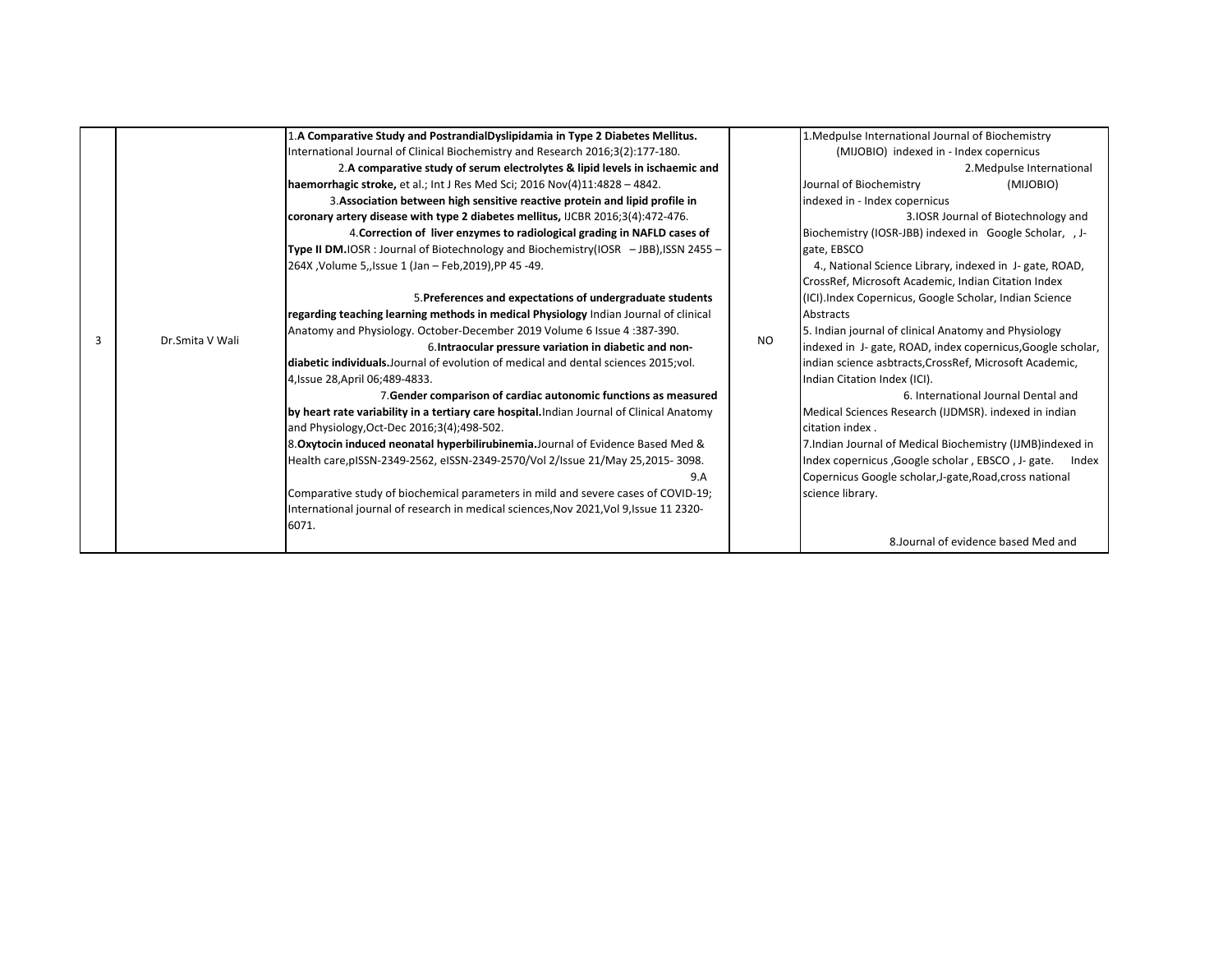|   |                     | 1.A Descriptive Analysis for Tlc And Rbc for Type 2 Diabetic.European Journal of    | 1. Indexing and Abstracting publon, google                     |
|---|---------------------|-------------------------------------------------------------------------------------|----------------------------------------------------------------|
|   |                     | Molecular and clinical medicine ISSN:2515-8260, Vol 7, Issue 11, 2020.              | scholar, EMBASE, cross ref directory of open access journal.   |
|   |                     | 2. "Physiological changes of marital adjstment in patiemts with an                  |                                                                |
|   |                     | alcohol dependence syndrome". Turkish online journal of Qualitative injury.         | 2. Besides the research papers, TOTO1                          |
|   |                     | 3. Diurnal                                                                          | Publishes eligible works on theoretical and cognitive issues   |
|   |                     | Variation of Leucocyte count in different Phases of menstrual Cycle. International  | or book reviews related to qualitative research paradigm in    |
|   |                     | iournal of health and clinical research.                                            | educational and social sciences.scopus indexed.                |
|   |                     | 4. Prescription pattern among mild to moderate COVID-19 patients in                 |                                                                |
|   |                     | Tertiary care center;Anil Neerukonda Hospital, Vishakapatnam. International Journal |                                                                |
|   |                     | of Health and Clinical Research, 2021; 4(6); 95-99.                                 | 3. Indexing index                                              |
|   |                     |                                                                                     | copernicus, International standard serial number cite          |
|   |                     | 5.A Case Study of Fbs, Ppbs, Hba1c for                                              | factor, DOAJ. The journal publishes original research articles |
| 4 | Miss Sesha Pavani G | Diabetes Mellitus Patients. European Journal of Molecular and Clinical Medicine     | in the form of full length papers or short                     |
|   |                     | ISSN:2515-8260, Vol 8, Issue 3 2020.                                                | communications.especially those with multi disciplinary        |
|   |                     |                                                                                     | nature. The journal welcomes, review articles, mini reviews    |
|   |                     |                                                                                     | case reports, letter to editor, guess editoral or              |
|   |                     |                                                                                     | commentaries.                                                  |
|   |                     |                                                                                     | 4. Indexing index copernicus, International standard serial    |
|   |                     |                                                                                     | number cite factoe, DOAJ. The journal publishes original       |
|   |                     |                                                                                     | research articles in the form of full length papers or short   |
|   |                     |                                                                                     | communications.especially those with multi disciplinary        |
|   |                     |                                                                                     | nature. The journal welcomes, review articles, mini reviews    |
|   |                     |                                                                                     | case repats, letter to editor, guess editoral or commentaies.  |
|   |                     |                                                                                     | 5. Indexing and Abstracting                                    |
|   |                     |                                                                                     | publon, google scholar, EMBASE, cross ref directory of open    |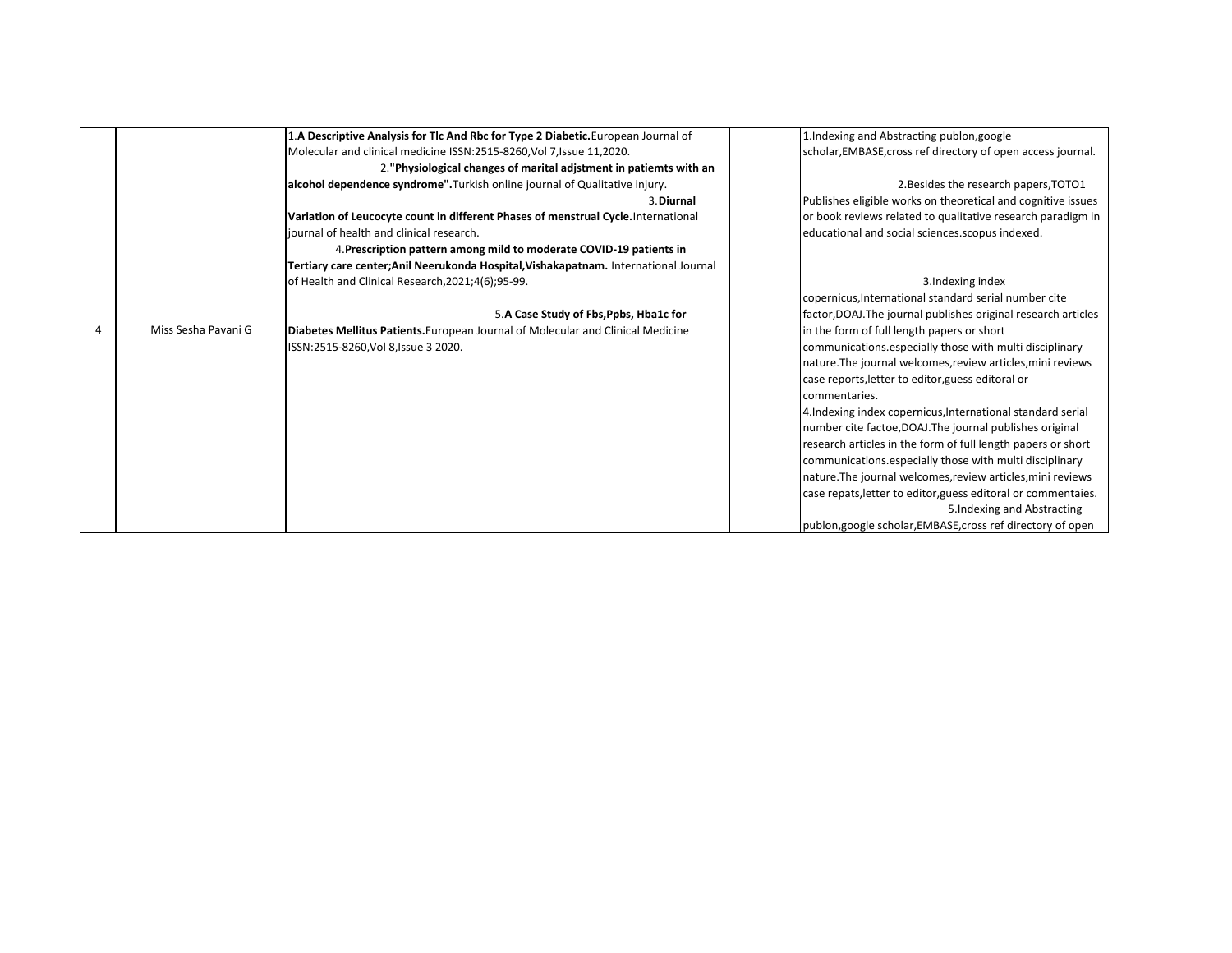| <b>Physiology</b> |                                   |                                                                                                                                                                                                                                                                          |                                 |               |  |
|-------------------|-----------------------------------|--------------------------------------------------------------------------------------------------------------------------------------------------------------------------------------------------------------------------------------------------------------------------|---------------------------------|---------------|--|
| Sr.No             | <b>Faculty Name</b>               | Publication in Vancouver referencing style                                                                                                                                                                                                                               | <b>Pubmed Indexed</b><br>Yes/No | <b>Scopes</b> |  |
|                   | Dr.S.LINCOLN<br><b>DEVA KUMAR</b> | 1. Prashanth P, Arun Kumar H.P, S. Lincoln Deva Kumar, "A Comparative Study of Cognitive Functions among<br>Male and Female Medical Students in a Teaching Hospital of South Kerala". International Journal of<br>Physiology, Volume 7, Number 4, October-December 2019. | <b>NO</b>                       | <b>NO</b>     |  |
|                   |                                   | 2. Geetha S, S. Lincoln Deva Kumar, "Does smoking affect intraocular pressure? A cross-sectional study".<br>National Journal of Physiology, Pharmacy and Pharmacology. 2018, 8(12):1-6.                                                                                  | <b>NO</b>                       | <b>NO</b>     |  |
|                   |                                   | 3.S. Lincoln Deva Kumar, K.P. Puthuraya, "Effects of Marijuana smoking on Cardio-pulmonary functions".<br>Indian Journal of Physiology and Pharmacology Vol.33 No.5 December 1989.                                                                                       | <b>NO</b>                       | <b>YES</b>    |  |
| $\mathbf{1}$      |                                   | 4.H. H. Sudhakar, D. Venkatesh, S. Lincoln Deva Kumar, "Hormonal modulation of Antinociceptive effect<br>induced by Psychological Stress". Indian Journal of Physiology and Pharmacology. Vol. 43-No.5, Dec 1999.                                                        | <b>NO</b>                       | <b>YES</b>    |  |
|                   |                                   | 5.D. Venkatesh, H. H. Sudhakar and S. Lincoln Deva Kumar, "Computer-an aid or an alternative to a medical<br>teacher". Indian Journal of Physiology and Pharmacology. Vol. 43-No.5, Dec 1999-Supplement.                                                                 | <b>NO</b>                       | <b>YES</b>    |  |
|                   |                                   | 6.K.I. King, S. Lincoln Deva Kumar, "A random study of body composition using anthropometric measures".<br>Indian Journal of Physiology and Pharmacology. Vol. 45-No. 5, Dec 2002.                                                                                       | <b>NO</b>                       | <b>YES</b>    |  |
|                   | Dr.Caroline<br>Priyadarshini      | 1. Differential effects of organic calcium-channel blockers on diastolic SR calcium-handling in the frog<br>heart.British Journal of Pharmacology (2002) 137,756-760.                                                                                                    | <b>YES</b>                      | <b>YES</b>    |  |
| $\overline{2}$    |                                   | 2. Force-frequency relation in frog-ventricle is dependent on the direction of soidum/calcium exchange in<br>diastole. Acta Physiol Scand 2005, 185, 193-202.                                                                                                            | <b>YES</b>                      | <b>NO</b>     |  |
|                   |                                   | 3. Force-frequency relation in frog-ventricle. University of Manchester (2003) J Physiol 552P C38<br>Communications.                                                                                                                                                     | <b>YES</b>                      | <b>NO</b>     |  |
|                   |                                   | 4. Novel action of some organic calcium channel blockers on frog myocardium. University of central<br>Lancashire (2002) J Physiol 543P S236 Communications.                                                                                                              | <b>YES</b>                      | <b>NO</b>     |  |
|                   |                                   | 1.A Comparative Study and PostrandialDyslipidamia in Type 2 Diabetes Mellitus. International Journal of<br>Clinical Biochemistry and Research 2016;3(2):177-180.                                                                                                         | <b>NO</b>                       | <b>NO</b>     |  |
|                   |                                   | 2.A comparative study of serum electrolytes & lipid levels in ischaemic and haemorrhagic stroke, et al.; Int J<br>Res Med Sci; 2016 Nov(4)11:4828 - 4842.                                                                                                                | <b>NO</b>                       | <b>NO</b>     |  |
|                   |                                   | 3. Association between high sensitive reactive protein and lipid profile in coronary artery disease with type 2<br>diabetes mellitus, IJCBR 2016;3(4):472-476.                                                                                                           | <b>NO</b>                       | <b>NO</b>     |  |